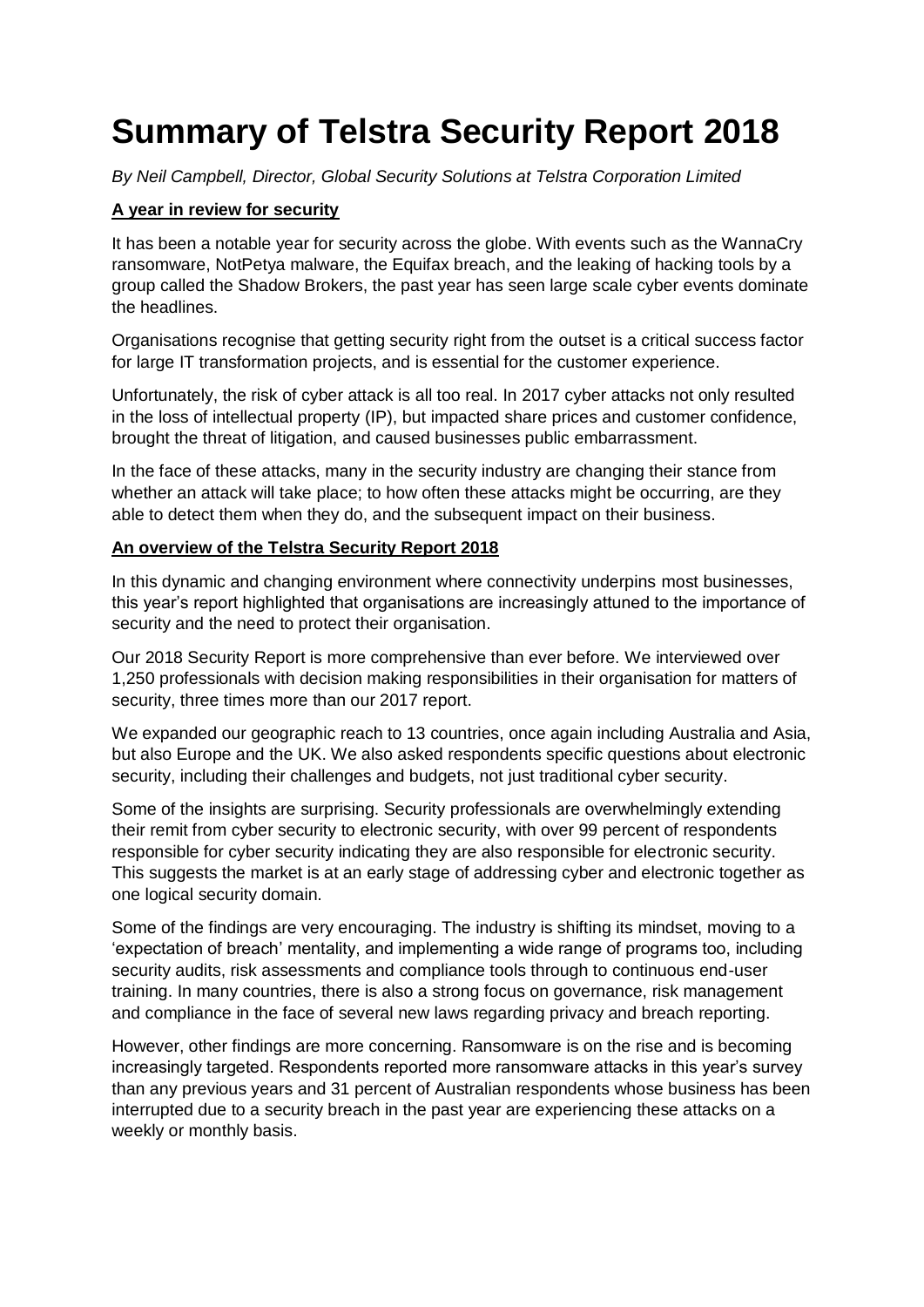## **Cyber preparedness and incidence response**

Security awareness continues to increase and our research indicates this is driving the adoption of certain frameworks, such as security audits, risk assessments and compliance tools through to continuous end user training.

Our research found that Australian, APAC and European companies tend to focus more on conducting security audits as their top priority, which is consistent with the results from our 2017 report.

The 2018 data indicates a trend whereby businesses are undertaking a number of security initiatives. There is no area being excluded per se this year, there are only varying degrees of priority.

#### How often do breaches occur?

Unknown, unknowns: 67 percent of Australian businesses estimated that the number of breaches that had gone undetected in the past year was up to 55 percent. Within this figure, 28 percent of Australia respondents estimated this to be less than 10 percent which is consistent with the European results of 29 percent. In APAC, 35 percent of respondents estimated the number of successful undetected breaches to be less than 10 percent.

Known, unknowns: The study also shows that nine percent of Australian business, six percent of APAC and seven percent of European organisations indicated they did not know the number of successful, undetected data breaches.

Known knowns: Approximately 75 percent of Australian businesses (and 81 percent of the APAC and 83 percent of European respondents) estimated that up to 55 percent of incident alerts in the past year had gone unanswered. Within this figure 27 percent of Australian businesses, 33 percent of APAC and 31 percent of European respondents estimated that less than 10 percent of incident alerts had gone unanswered in the past year. Despite improvements some businesses have made in automation, this data suggest a lot of alerts are still going unanswered.



#### Incident response and dwell times

61 percent of data breaches were discovered in minutes or hours by Australian respondents. This compares to 53 percent in APAC and 54 percent in Europe. However some 29 percent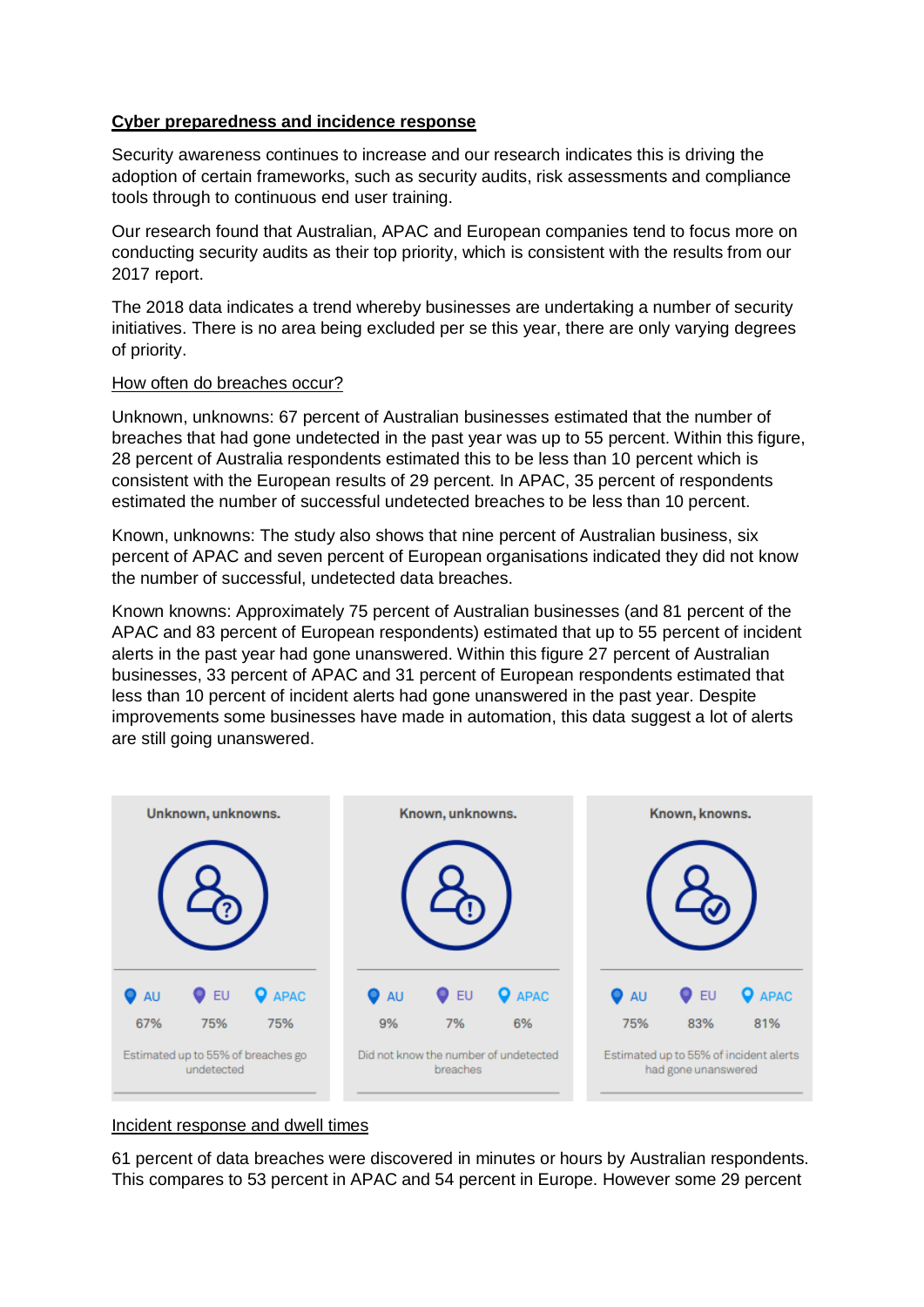of the security breaches in Australia were detected in days, weeks, or months, compared to 34 percent in APAC and 37 percent in Europe. 10 percent of the security breaches in Australia were not detected for years, seldom or never which was consistent with the European results.



Average time to detect a security breach

## **Security threats and trends**

In our research, 68 percent of global respondents and 60 percent of Australian respondents report that their business has been interrupted due to a security breach in the past year.

In Australia, the number of attacks via phishing and malicious emails is steadily rising. Among the subset of organisations (those that have been interrupted due to a security breach), our research shows that 11 percent of Australian enterprises reported incidents on a weekly basis in 2017, with 25 percent reporting incidents on a monthly basis. Compared to the global results, Australia tends to have greater instances of monthly and quarterly attacks.



#### Ransomware

#### *Attacks are inevitable*

31 percent of Australian respondents whose business had been interrupted due to a security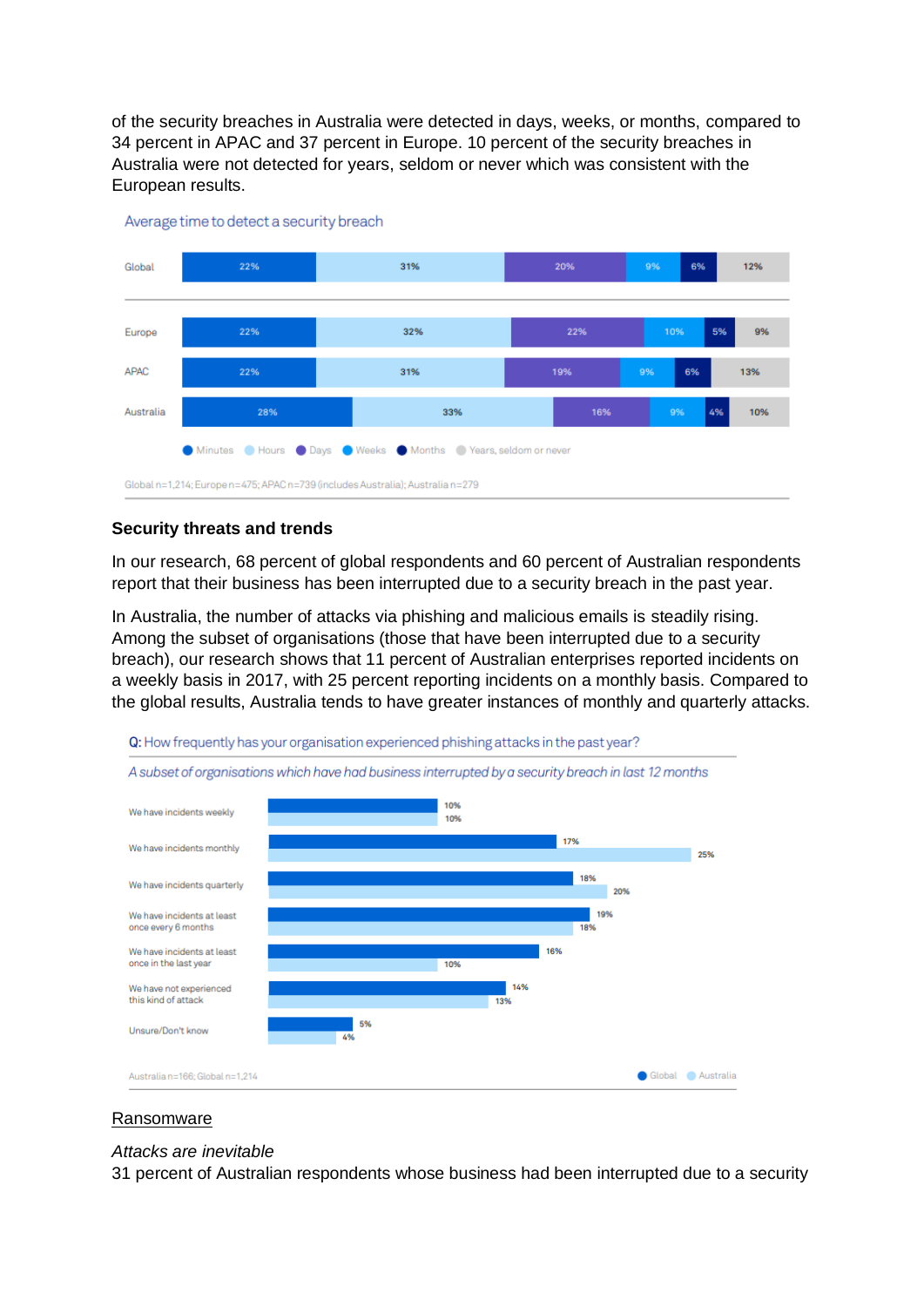breach in the past year are experiencing ransomware attacks on a weekly or monthly basis, the highest among all countries surveyed. In the APAC and European region, this figure was only 22 percent. The UK figure is 25 percent, second to Belgium at 29 percent for the European markets. Over the course of 2017, Australia had the highest rate of ransomware attacks at 76 percent, followed by Europe and Asia Pacific, both at 74 percent. Respondents reported more ransomware attacks in this years' survey than previous years.

## *Around half of the business victims paid the ransom*

47 percent of Australian businesses who found themselves victims of ransomware paid the ransom, which was consistent across APAC. Some 60 percent of ransomware victims in New Zealand and 55 percent in Indonesia paid the ransom, making it the highest for Asia. In Europe, 41 percent of respondent ransomware victims paid up.

#### *Most are able to retrieve data after payment*

Eighty six percent of Australian businesses who paid a ransom were able to retrieve their data after the payment. In Asia, this figure was slightly higher at 87 percent, and slightly lower for Europe at 82 percent. Our research suggests that ransomware that specifically targets businesses tends to be more sophisticated, with attackers having the ability to release files, typically through central command and control systems, once the amount has been paid.

#### *Many would pay again*

In Australia, 83 percent of respondents would pay the ransom again if there were no back-up files available. Across Asia, 76 percent would also consider paying again as would 80 percent of European businesses. It should be noted that an increased number of ransomware variants will attempt to attack some files, such as a back-up systems, as a first priority. This is often in an effort to increase the price of the ransom.

## **Cloud security**

The migration and deployment of applications across public, private and hybrid cloud environments will likely continue into 2018.

Our research indicates that respondents see less than 20 percent of workloads in Australia are anticipated to remain on traditional on-premise infrastructure over the next two years. This is consistent with results in APAC at 19 percent and Europe at 17 percent.

However, businesses will continue to have some workloads on-site. Less than 10 percent of respondents foresee more than 75 percent of their workloads moving to a cloud environment in the next 24 months.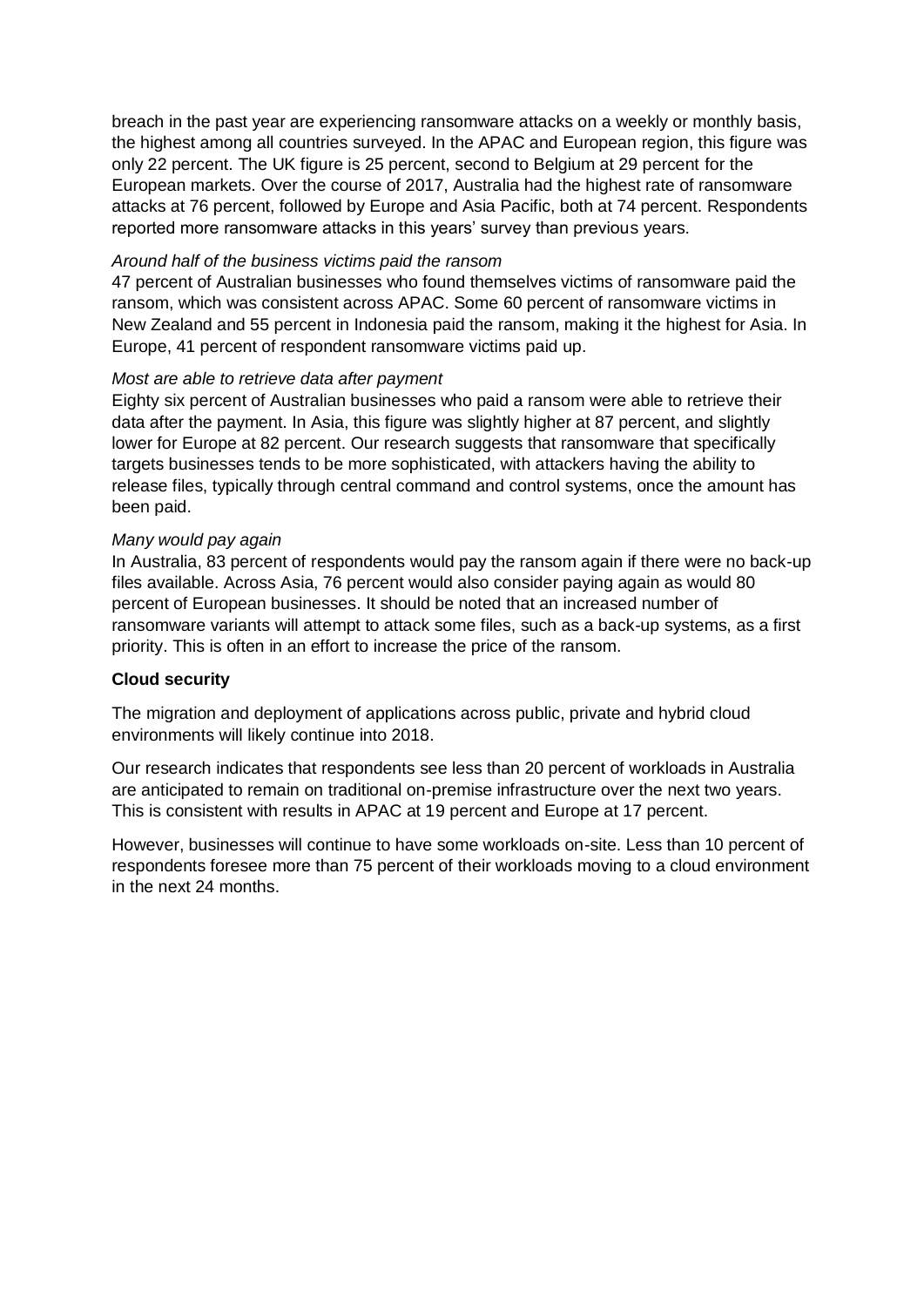



Our research shows that some of the top concerns for both Australian and global respondents for cloud security are data encryption, data security between cloud and end user, and protection of data in transit.

Some common concerns are around file integrity monitoring, data classification and detection of shadow IT systems. Others are around the ability to map workloads to the appropriate cloud environments.

Our research also shows that cloud services are the most frequently highlighted security concern in Australia, APAC and Europe in the context of all other possible threat vectors such as mobile devices, operating systems and databases.



Q: In cases where applications / data are stored and accessed from the cloud, what are the top security considerations? (Top 6)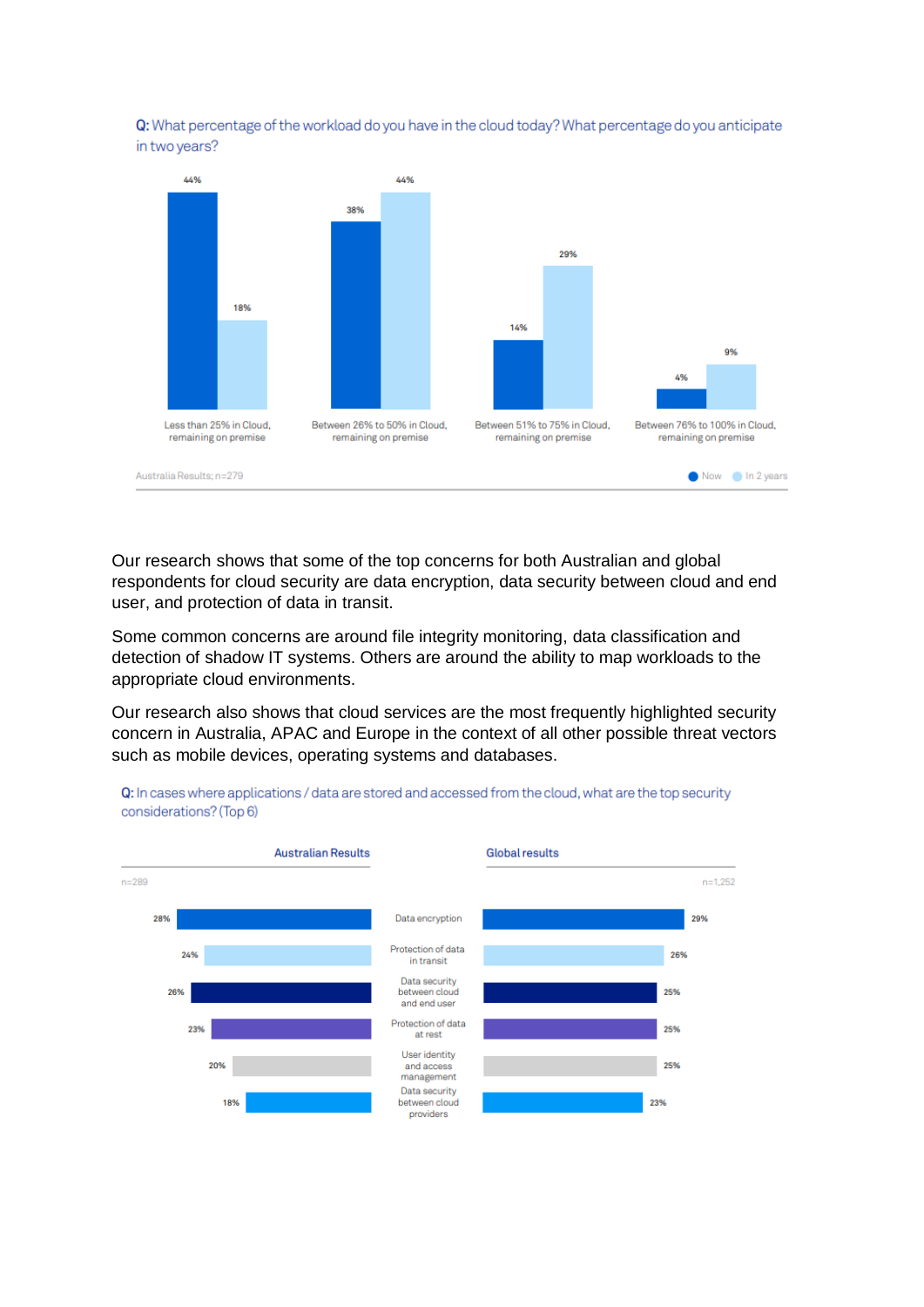#### **Future investments in security**

The majority of businesses indicate they are planning to combine their cyber and electronic security budgets.

In terms of spending, our research highlighted security spending is also projected to increase in absolute terms in the next 12 to 24 months, but also relative to the percentage of total ICT budget. The table below shows the results for Australia, APAC and Europe.

Q: Absolute Budget: With the next 12 to 24 months, is your overall security (cyber and electronic) budget



Q: Relative Budget: Taken as an individual line item, is your overall security (cyber and electronic) budget increasing, decreasing or staying the same as a percentage of your total ICT budget?